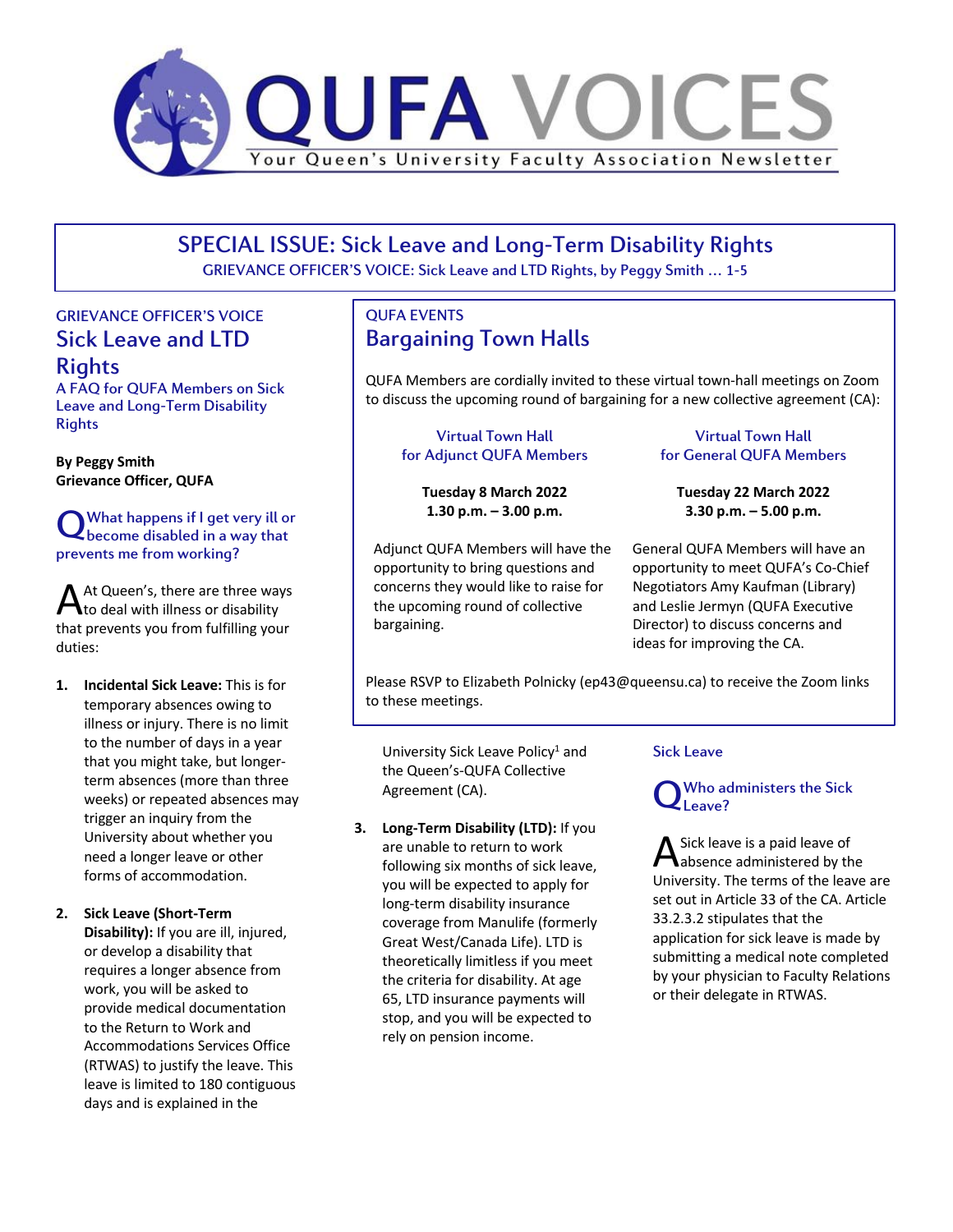# GET INVOLVED! Nominations Are Open

Get involved with your faculty association! Nominations are now open for the following vacant positions on the QUFA Executive Committee:

- Treasurer
- **Secretary**
- Chair of the Grievance Committee
- Joint Chair of the Committee to Administer the Collective Agreement
- Equity Representative
- Continuing Adjunct Representative
- Member at Large (one of two positions)
- Library and Archives Representative (appointed by QULA)

In addition, the position of QUFA Vice President is currently open. It would normally be filled in odd years for a two-year term of office leading to the Presidency. Last year, Laeeque Daneshmend agreed to step in as interim VP, but he cannot continue past this year and will not be taking up the Presidency in 2023. We are seeking a candidate who is interested to serve as VP for a year and who would then continue on as President of the Association.

If you are interested in joining the Nominations Committee or standing for election, or if you know of someone who might be interested to serve in either capacity, please get in touch with Interim Vice President and Chair of the Nominations Committee Laeeque Daneshmend

(laeeque.daneshmend@queensu.ca) or Executive Director Leslie Jermyn (jermynl@queensu.ca).

### What happens to my wages and Q What happens to my wage:<br>Q benefits while I am on sick leave?

Sick leave is a paid leave of absence for a maximum of 180 calendar days. While you are on paid sick leave, you receive wages as though you were performing your normal duties, and union dues continue to be deducted from your salary. A

During the duration of the sick leave, the University continues to pay the premiums for the group benefit plans in which you are enrolled, including pension, where you continue to pay your share (Article 33.2.3.4).

## Do I have the right to work QDo I have the right to wo<br>While on paid sick leave?

While you are on sick leave, the  $\bigwedge$  While you are on sick leave, the University pays 100% of your

# SAVE THE DATE Spring General Meeting

QUFA Members are cordially invited to the Spring General Meeting:

> **Thursday 21 April 2022 1.00 p.m. ET via Zoom**

Please contact Elizabeth Polnicky (ep43@queensu.ca) for Zoom link.

wages and will work with you to identify any accommodation needed to successfully return to your full academic duties as soon as possible. Such accommodation may involve a gradual return to work, but any return to work needs to be supported by your doctor and approved by RTWAS. You may not engage in any form of paid or unpaid work, within or outside Queen's, without approval from Faculty Relations or RTWAS while on paid sick leave.

What are my rights of appeal? Q

The decisions of RTWAS and the A The decisions of RTWAS and the of the sick leave benefit are grievable decisions under Article 19 of the CA. That means that if QUFA concurs that there has been a breach of CA rights (procedural, fairness, etc.), QUFA can file a grievance and either resolve the matter or bring it before an arbitrator for resolution.

QUFA VOICES February 2022 (Volume 17, Number 5, Issue 104)

QUFA Voices is published by the Queen's University Faculty Association (QUFA), 9 St Lawrence Avenue, Kingston, Ontario, K7L 3N6, Canada (qufa@queensu.ca). It is distributed electronically to all QUFA Members via the QUFA-NEWSLETTER-L listserv. Past issues are archived on the QUFA Web site at http://www.qufa.ca/publications/.

QUFA Voices publishes QUFA-related news and information for QUFA Members and provides QUFA Members with a forum to express their QUFA-related ideas and opinions. We want to hear from you! Please send your QUFA-related story ideas, news items, opinion pieces, letters to the editor, photographs, and other submissions to the editor.

QUFA Voices is edited by Robert G. May. He can be reached at mayr@queensu.ca.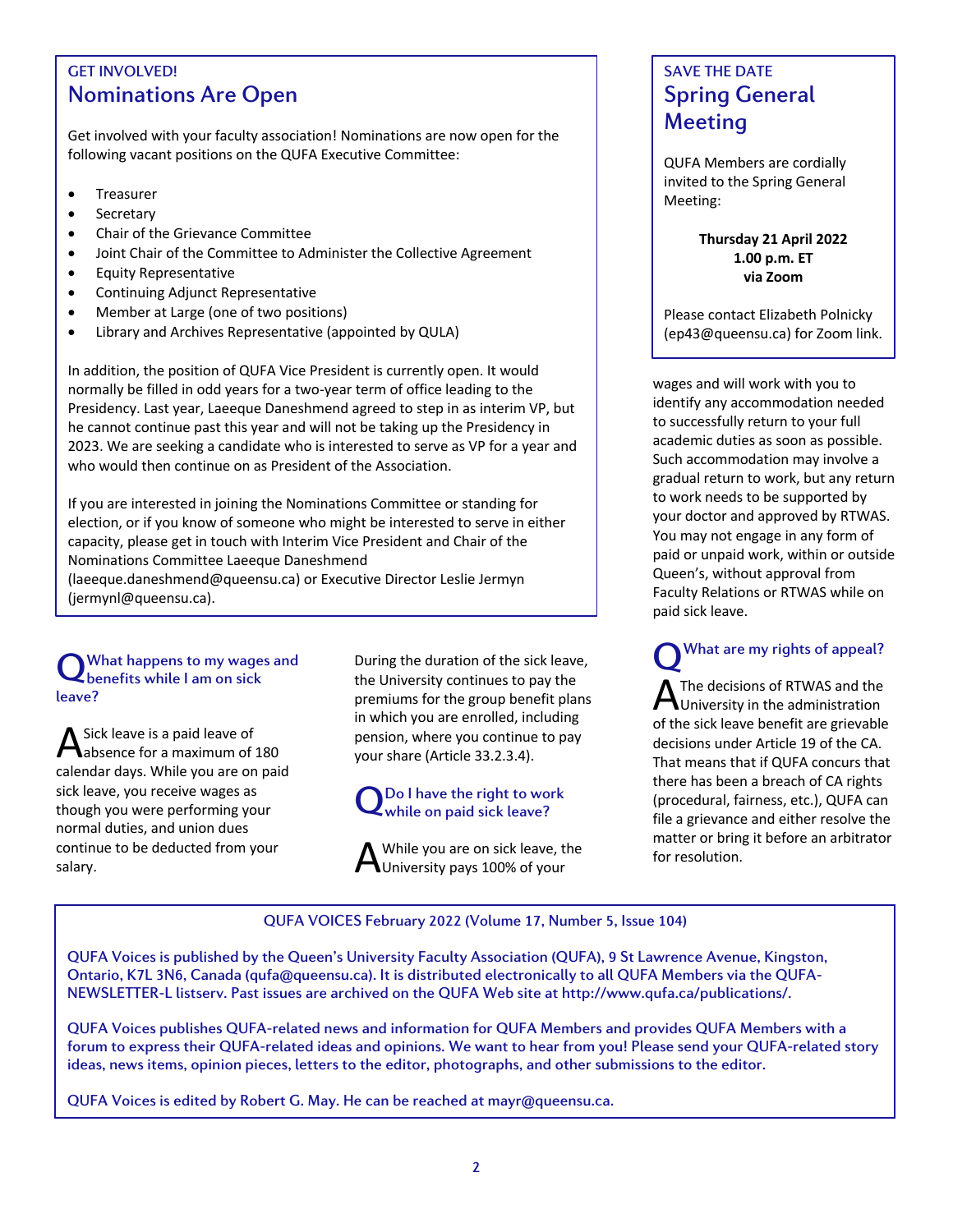# QUFA VOICES Voice Your Views!

If you have an opinion about anything you read in *QUFA Voices*, send us a letter to the editor!

### **mayr@queensu.ca**



### Long-Term Disability Insurance (LTD)

### What is LTD? LTD is a third-party insurance plan  $A$  LTD is a third-party insurance plan<br>that provides you with an income should you be deemed to be too ill or disabled to perform your academic duties at Queen's for longer than the six-month sick leave. The income you receive from LTD is paid by the insurance provider, and there are no union dues deducted from the payments. As this is a fully employeepaid benefit, the income you receive is tax-free. Q

#### Who administers the LTD Insurance Plan? Q

Article 42.6.2 of the CA requires Article 42.6.2 of the CA requir<br>the University to provide and maintain an LTD insurance plan for QUFA Members. Employees entitled to benefits are required to participate in the plan. The specific terms and conditions of the LTD plan are set by the plan provider and can be found in the benefit booklet, a copy of which

# YOU ARE INVITED HREO Learning Challenge

The Human Rights and Equity Office (HREO) invites you to take part in this year's HREO Learning Challenge between February and April 2022.

The HREO Learning Challenge is a set of virtual and self-paced learning opportunities designed to give you a foundational understanding of human rights, equity, anti-racism, accessibility, and sexual violence prevention and response.

### How it Works:

- 1. Register for the Learning Challenge beginning February 2022. Educational offerings have been customized for faculty, staff and students.
- 2. Complete five selected HREO trainings between February and April 2022.
- 3. Receive a certificate of completion if all five HREO trainings are completed by 30 April 2022.

Learn more and register for the HREO Learning Challenge 2022:

### **https://www.queensu.ca/hreo/learning-challenge-2022**

can be provided by the insurance provider or your LTD case worker. These terms do not form part of the CA and are not negotiated between QUFA and Queen's. Application for LTD is made directly to the plan provider: neither QUFA nor the University are involved in the decision. If the insurance company approves the application, insurance payments will be made as compensation for your continued inability to work and earn wages. As the payments are not wages or salary, no union dues are deducted.

#### What rights do I have under the CA while on LTD? Q

QUFA Members who are on LTD continue to be members of the bargaining unit, but they do not have the same entitlements under the CA as Members who are actively at work. Article 33 outlines a variety of leaves and identifies specific entitlements during those leaves. Because LTD is not a type of leave identified in Article 33, QUFA must look to the specific A

provisions of the CA to determine your entitlement and the scope of QUFA's duty to represent members while on LTD.

QUFA continues to have a duty to represent Members on LTD in any dispute arising from applicable provisions of the CA. For example, Article 9 protects every Member from discrimination and the right to be accommodated under the Ontario Human Rights Code, Article 20 protects against unjust discipline, and Appendix N expressly provides tuition support to Members on LTD.

Conversely, where rights are attached to the active performance of duties in the paid service of Queen's University, they are not available to those on LTD who are, by definition, not actively working for or paid by the University. For example, Articles 15 and 29 refer to the performance and assessment of certain duties and are tied to active employment. Article 36 (Working Conditions) is limited to active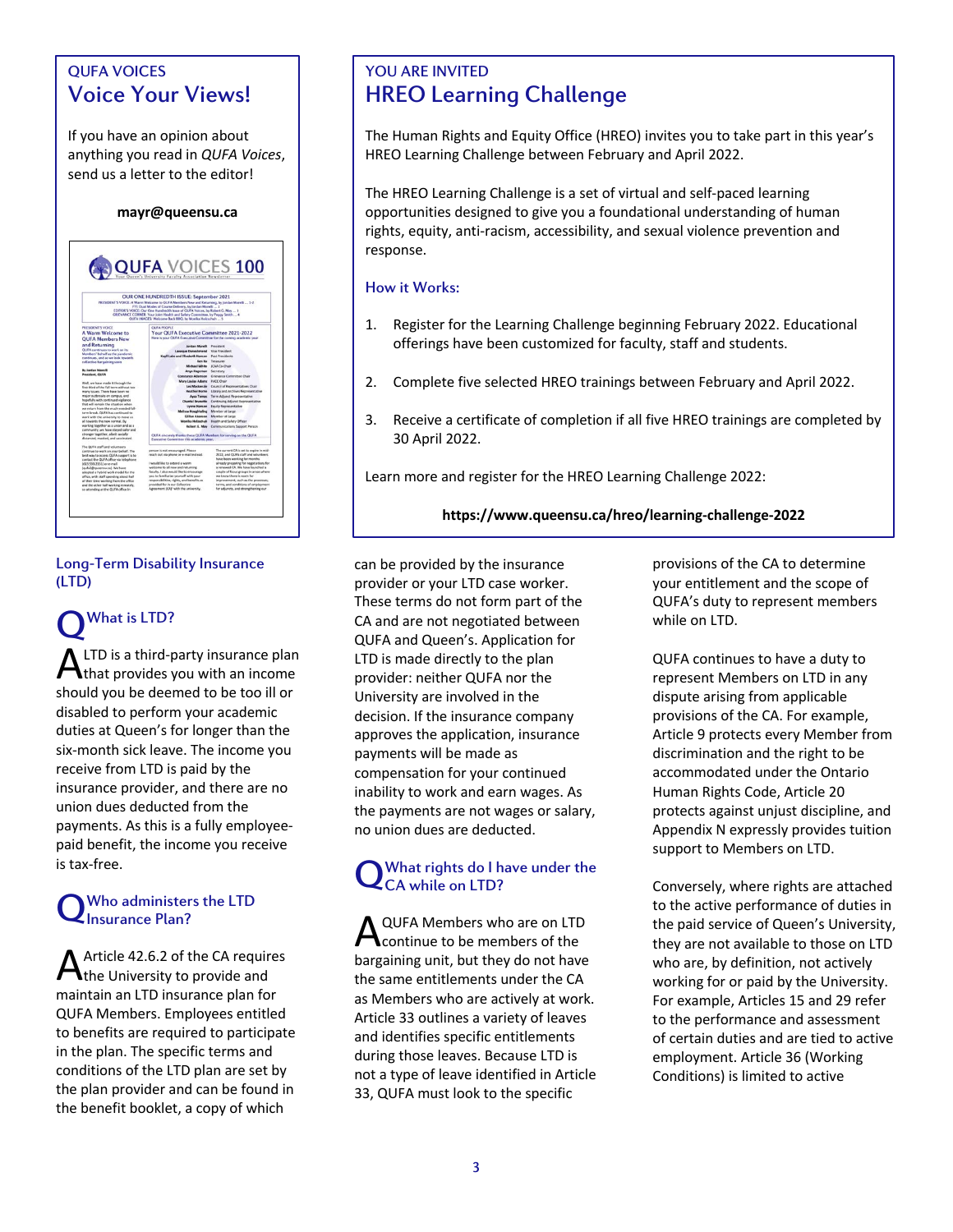# you are invited<br>Responsible Investment Forums YOU ARE INVITED

The University Pension Plan (UPP) is holding Responsible Investment Forums:

### **Tuesday 8 March 2022 9.30 a.m. – 10.30 a.m. and 4.00 p.m. – 5.00 p.m.**

You can register at www.MyUPP.ca.



If you would like to sign an open letter asking the UPP to commit to a clear climate strategy, you can do so here:

### **https://kylatienhaara.com/2022/02/24/upp/**

We also encourage you to share your thoughts on social media on 8 March 2022. If you are on Twitter, please use the tags #FossilFreeUPP and @UPP\_Ontario.

members and those on leave as defined by Article 33.

## What happens to medical Q What happens to medical<br>Q benefits while I am on LTD?

The University is not obligated under the CA to continue to pay for employee extended medical benefits while on LTD. However, it has been the past practice of the University to do so if the employee elects to continue these while on LTD. If the University decided to change this practice, they would be required to give QUFA notice at bargaining of an intent to stop the practice. QUFA does not anticipate such a change, as it would trigger several legal obligations and risks for the University. A

What happens to my pension while I am on LTD? Q

The University Pension Plan (UPP) requires the employer to make both employer and employee contributions while a member of the plan is on LTD. These contributions are made at the salary level at the time that LTD began. Pension service is accrued consistent with the rate of accrual before LTD.

#### Can I work while I am in receipt of LTD Insurance? Q

"Work" in this context is defined as paid or unpaid services for the benefit of the University. A

After a period on LTD, you may want to explore the option to return to some of your academic duties, as you may feel that it would be better for your mental health to engage with your academic community. It is important to note that any decision you make to return to work could put your entitlement to LTD at risk. The

LTD provider will determine that you are no longer entitled to LTD income if your total paid workload is 60% of your pre-disability workload. As QUFA and the University are not involved in the assessment of your LTD claim, you are urged to consult with a lawyer experienced in the field or your LTD case worker before taking on any paid work activities. However, you may continue to read scholarly articles, write, correspond with colleagues, and otherwise try to keep up with your field to the extent your health will allow.

### What is the difference between Q What is the difference betwee<br>
"Own Occupation" and "Any Occupation" LTD?

**"Own Occupation":** LTD plans **A** "Own Occupation": LTD plans<br>have two stages of assessment. Stage one is an assessment of your ability to perform your "own occupation," defined as the occupation you had at the time you became disabled. The Queen's plan has a three-year "own occupation" period. During this period, you will continue to be approved for LTD insurance payments if the LTD provider determines that you are unable to perform the essential duties of the position you held at the time you became disabled. The LTD caseworker may determine that, based on the medical evidence, you can attempt a gradual return to work while still in the "own occupation" period. Your participation in that exercise will not jeopardize your ongoing entitlement to LTD if the return to work is unsuccessful, but the dollar figure of your LTD benefit may be adjusted through the return to work period.

**"Any Occupation":** After the period of "own occupation," you will be assessed on your ability to perform "any occupation" you are deemed qualified to perform based on your qualifications and experience. The criteria that define which occupations would be considered appropriate are set by the plan provider. One of the